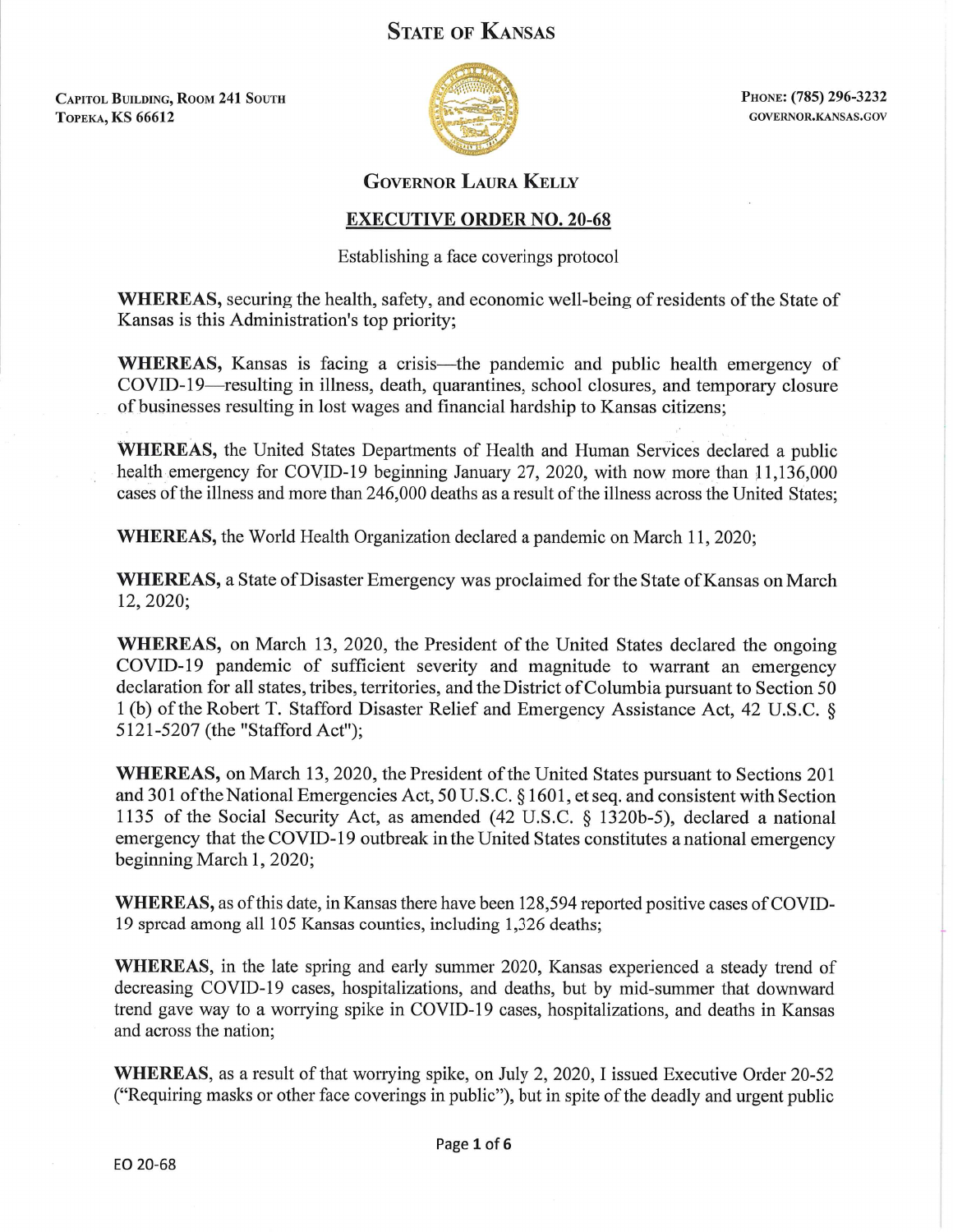health threat presented by the spike in COVID-19 cases, many counties exercised their temporary authority under K.S.A. 48-925(h) to "opt out" of statewide public health executive orders to opt out of Executive Order 20-52;

WHEREAS, recent weeks have again seen a worrying spike in COVID-19 cases, hospitalizations, and deaths, except that this "spike" has seen the 7-day average of cases and hospitalizations first double and then triple, stretching the healthcare system's ability to handle the unprecedented influx of patients;

**WHEREAS**, if the healthcare system is overrun with COVID-19 patients, as it will be soon if current trends continue, communities will be forced to close schools and businesses, and non-COVID-19 healthcare services will be postponed due to lack of staffing, space, and supplies in hospitals and doctor's offices; at worst, Kansans battling COVID-19 or other serious illnesses could suffer and die from the lack of available healthcare services;

**WHEREAS**, wearing a face covering in public is the easiest and most effective way to protect each other, ease the burden on our overburdened healthcare system, and help keep our businesses open and our economy running;

**WHEREAS**, the Centers for Disease Control has determined that even "increasing universal masking by 15% could prevent the need" for restrictions on businesses and gatherings and could avoid severe economic losses;

**WHEREAS**, wearing a face covering in public is not only safe and easy, it is necessary to avoid more restrictive local measures that could involve closing businesses, schools, organized youth sports, and other important activities;

WHEREAS, the State of Kansas must remain flexible to account for the evolving nature and scope of the unprecedented public health emergency posed by COVID-19, while also simultaneously safely and strategically operating businesses and facilitating economic recovery and revitalization;

**WHEREAS**, for the aforementioned and other reasons, and in recognition and furtherance of my responsibility to provide for and ensure the health, safety, security, and welfare of the people of the State of Kansas, increasing the wearing of face coverings is necessary to promote and secure the safety and protection of the civilian population; and

**WHEREAS**, in these challenging times, this Administration will do whatever it can to avoid immediate dangers to the health, safety, and welfare of Kansans.

**NOW, THEREFORE,** pursuant to the authority vested in me as Governor of the State of Kansas, including the authority granted me by K.S.A 48-924 and K.S.A 48-925(b) and (c)(11), in order to ensure that Kansans can help keep each other safe, relieve unsustainable burdens on our healthcare system, and keep our businesses open as we restore our economy, I hereby direct and order the following: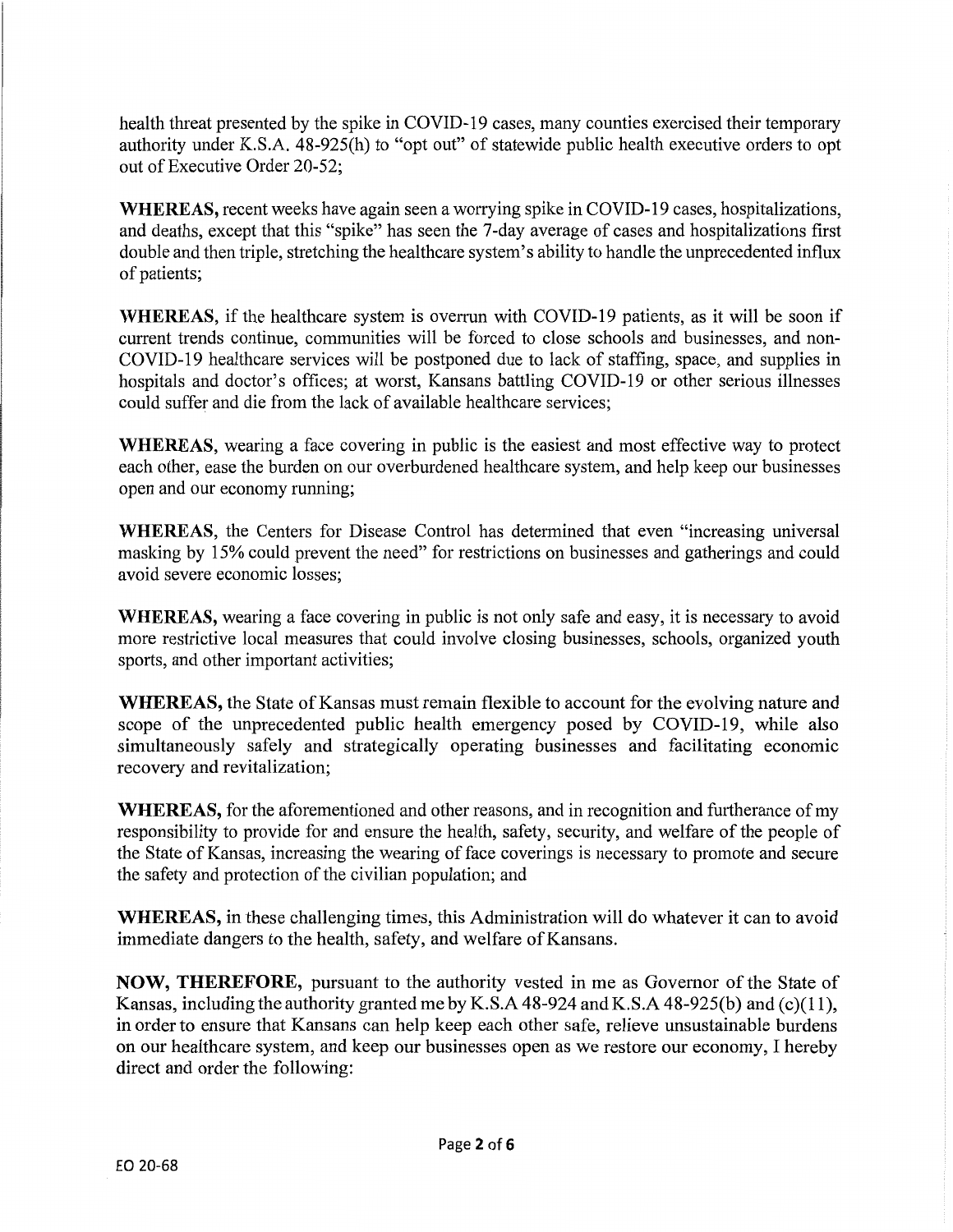- 1. The provisions of paragraphs 2 through 5 below do not apply in counties or municipalities that meet either of the following criteria:
	- a. counties in which Executive Order 20-52 is in effect, meaning that the county commission has not exercised its authority under K.S.A. 48-925(h) to "opt out" of Executive Order 20-52; or
	- b. counties or municipalities in which a local ordinance or order requires that face coverings be worn in public places and in businesses.
- 2. Effective at 12:01 a.m. on Wednesday, November 25, 2020, any person in Kansas shall wear a face covering when they are in the following situations:
	- a. Inside, or in line to enter, any indoor public space;
	- b. Obtaining services from the healthcare sector in settings including, but not limited to, a hospital, pharmacy, medical clinic, laboratory, physician or dental office, veterinary clinic, or blood bank;<sup>1</sup>
	- c. Waiting for or riding on public transportation or while in a taxi, private car service, or ride-sharing vehicle;
	- d. While outdoors in public spaces and unable to maintain a 6-foot distance between individuals (not including individuals who reside together) with only infrequent or incidental moments of closer proximity.
- 3. Also effective at 12:01 a.m. on Wednesday, November 25, 2020, all businesses or organizations in Kansas must require all employees, customers, visitors, members, or members of the public to wear a face covering when:
	- a. Employees are working in any space visited by customers or members of the public, regardless of whether anyone from the public is present at the time;
	- b. Employees are working in any space where food is prepared or packaged for sale or distribution to others;
	- c. Customers, members, visitors, or members of the public are in a facility managed by the business or organization; or
	- d. Employees are in any room or enclosed area where other people (except for individuals who reside together) are present and are unable to maintain a 6-foot distance except for infrequent or incidental moments of closer proximity.
- 4. The following are exempt from wearing face coverings pursuant to the provisions of this order:

<sup>&</sup>lt;sup>1</sup> Unless directed otherwise by an employee or healthcare provider.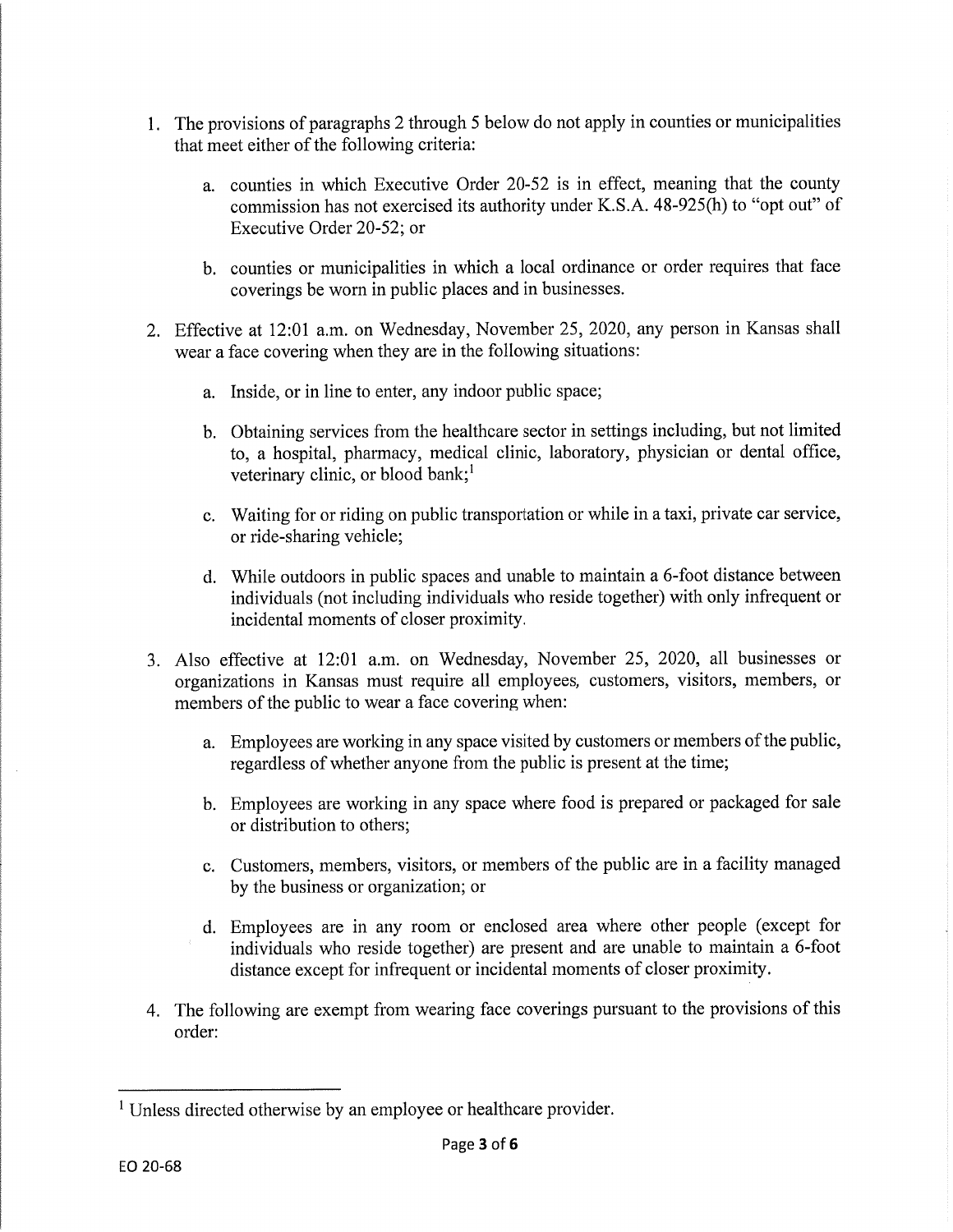- a. Persons age five years or under---children age two years and under in particular should not wear a face covering because of the risk of suffocation;
- b. Persons with a medical condition, mental health condition, or disability that prevents wearing a face covering—this includes persons with a medical condition for whom wearing a face covering could obstruct breathing or who are unconscious, incapacitated, or otherwise unable to remove a face covering without assistance;
- c. Persons who are deaf or hard of hearing, or communicating with a person who is deaf or hard of hearing, where the ability to see the mouth is essential for communication:
- d. Persons for whom wearing a face covering would create a risk to the person related to their work, as determined by local, state, or federal regulators or workplace safety guidelines:
- e. Persons who are obtaining a service involving the nose or face for which temporary removal of the face covering is necessary to perform the service:
- f. Persons who are seated at a restaurant or other establishment that offers food or beverage service, while they are eating or drinking, provided they maintain a 6-foot distance between individuals (not including individuals who reside together) with only infrequent or incidental moments of closer proximity;
- g. Athletes who are engaged in an organized sports activity that allows athletes to maintain a 6-foot distance from others with only infrequent or incidental moments of closer proximity;
- h. Persons who are engaged in an activity that a professional or recreational association, regulatory entity, medical association, or other public-health-oriented entity has determined cannot be safely conducted while wearing a face covering;
- i. Persons engaged in an activity or event held or managed by the Kansas Legislature;
- j. Persons engaged in a court-related proceeding held or managed by the Kansas Judiciary; and
- k. Persons engaged in any lawful activity during which wearing a face covering is prohibited by law.
- 5. Definitions:
	- a. "Face covering" means a covering of the nose and mouth that is secured to the head with ties, straps, or loops over the ears or is simply wrapped around the lower face. A face covering can be made of a variety of synthetic and natural fabrics, including cotton, silk, or linen. Ideally, a face covering has two or more layers. A face covering may be factory-made, sewn by hand, or can be improvised from household items such as scarfs, bandanas, t-shirts, sweatshirts, or towels.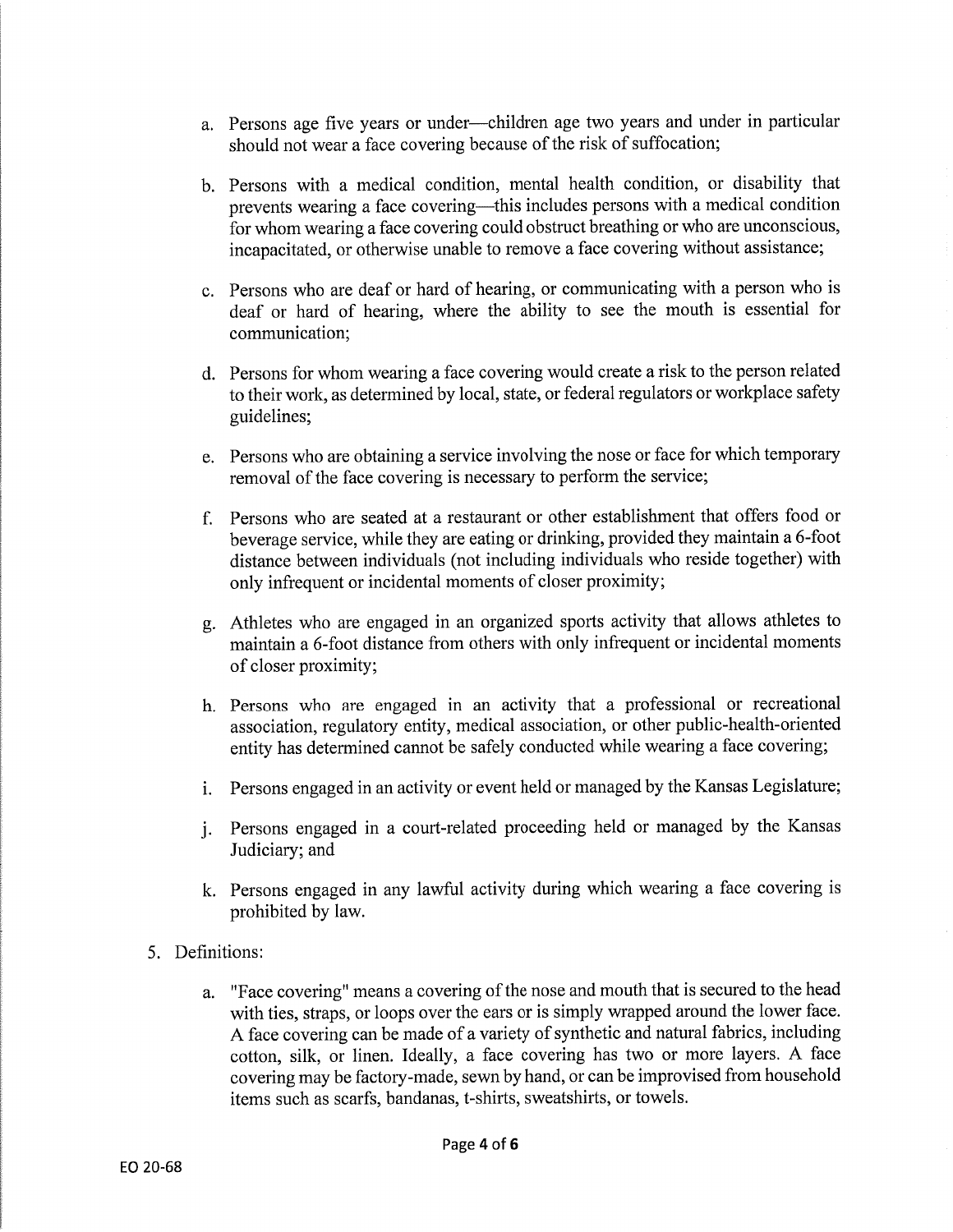- b. "Public space" means any indoor or outdoor space or area that is open to the public; this does not include private residential property or private offices or workspaces that are not open to customers or public visitors.
- 6. Nothing in this order shall restrict, limit, or supersede the Secretary of Health and Environment's authority to make isolation, quarantine, or other orders restricting movement as necessary to respond to escalating or worsening conditions in any local jurisdiction.
- 7. Local governments retain authority to issue and enforce equally or more restrictive orders or provisions and retain any authority to issue or enforce isolation or quarantine orders or other orders as necessary to respond to escalating or worsening conditions in any local jurisdiction. Counties may also exercise authority granted by K.S.A. 48-925 as amended by 2020 Special Session House Bill 2016, Sec. 33.
- 8. As currently permitted pursuant to state law, the Attorney General, county attorneys, and district attorneys enforcing this order should use their discretion and consider the totality of the circumstances as they determine appropriate enforcement actions.
- 9. In order to more accurately track and assess statewide status of COVID-19 cases, private labs conducting testing for COVID-19 shall report both positive and negative tests to the Kansas Department of Health and Environment.
- 10. The Four Tribes of Kansas (Iowa Tribe, Kickapoo Nation, Prairie Band Potawatomi Nation, and Sac & Fox Nation) retain any authority to regulate through their respective tribal councils for the health and welfare of their population.
- 11. This order should be read in conjunction with other executive orders responding to the COVID-19 pandemic that are still in effect and supersedes any contrary provisions of previous orders; however, the provisions of Executive Order 20-59 continue to control COVID-19 mitigation procedures, including the wearing of masks or other face coverings, in K-12 public and private school buildings and facilities.

This document shall be filed with the Secretary of State as Executive Order No. 20-68. It shall become effective as of 12:01 a.m. on November 25, 2020, and remain in force until rescinded or until the statewide State of Disaster Emergency extended by House Bill 2016 enacted during the June 2020 special session relating to COVID-19—and later extended by the State Finance Council--expires, whichever is earlier. This order may be extended or modified as circumstances dictate.